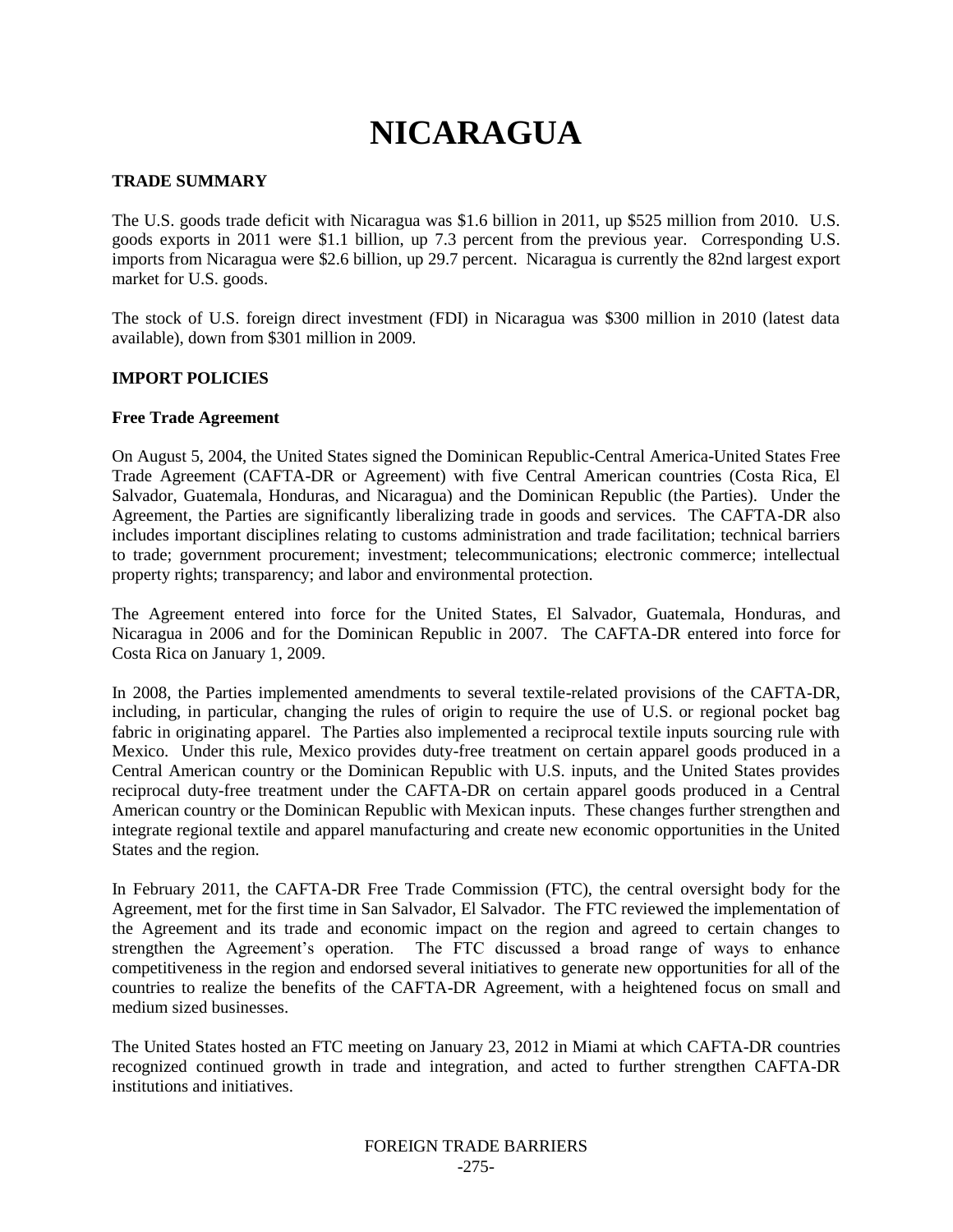## **Tariffs**

As a member of the Central American Common Market, Nicaragua applies a harmonized external tariff on most items at a maximum of 15 percent with some exceptions.

Approximately 95 percent of tariff lines are harmonized at this rate or lower. In response to rising prices, in 2007, Nicaragua issued a series of decrees to unilaterally eliminate or reduce to five percent tariffs on many basic foodstuffs and consumer goods. These decrees have been extended every six months and are currently in effect through June 30, 2012.

Under the CAFTA-DR, however, 100 percent of U.S. industrial trade will enter Nicaragua duty free by 2015. Nearly all textile and apparel goods that meet the Agreement"s rules of origin now enter Nicaragua duty free and quota free, promoting new opportunities for U.S. and regional fiber, yarn, fabric, and apparel manufacturing companies.

Under the CAFTA-DR, more than half of U.S. agricultural exports now enter Nicaragua duty free. Nicaragua will eliminate its remaining tariffs on nearly all agricultural goods by 2025, including those on pork and yellow corn by 2020; rice and chicken leg quarters by 2023; and dairy products by 2025. For certain products, tariff-rate quotas (TRQs) will permit duty-free access for specified quantities during the tariff phase out period, with the duty-free amount expanding during that period. Nicaragua will liberalize trade in white corn through expansion of a TRQ rather than by tariff reductions.

## **Nontariff Measures**

Under the CAFTA-DR, Nicaragua committed to improve transparency and efficiency in administering customs procedures, including the CAFTA-DR"s rules of origin. The Nicaraguan government levies a "selective consumption tax" on some luxury items of 15 percent or less, with a few exceptions. The tax is not applied exclusively to imports; however, domestic goods are taxed on the manufacturer's price, while imports are taxed on the cost, insurance, and freight value. Alcoholic beverages and tobacco products are taxed on the price billed to the retailer.

U.S. companies report that difficulties with the Nicaraguan Customs Administration are a significant impediment to trade. Complaints about the institution concern bureaucratic delays, arbitrary valuation, technical difficulties, corruption, and politicization. Investors also complain that customs authorities wrongly classify goods to boost tariff revenue, and the Embassy has received numerous complaints from investors and non-governmental organizations about goods and donations being held up in customs without legal justification.

## **GOVERNMENT PROCUREMENT**

The CAFTA-DR requires that procuring entities use fair and transparent procurement procedures, including advance notice of purchases and timely and effective bid review procedures, for procurement covered by the Agreement. Under the CAFTA-DR, U.S. suppliers are permitted to bid on procurements of most Nicaraguan government entities, including key ministries and state-owned enterprises, on the same basis as Nicaraguan suppliers. The anticorruption provisions in the Agreement require each government to ensure under its domestic law that bribery in matters affecting trade and investment, including in government procurement, is treated as a criminal offense or is subject to comparable penalties.

Procurement by government entities not covered by the CAFTA-DR, such as the National Electricity Company, the National Assembly, the National Basic Foods Company, the Ministry of Tourism, the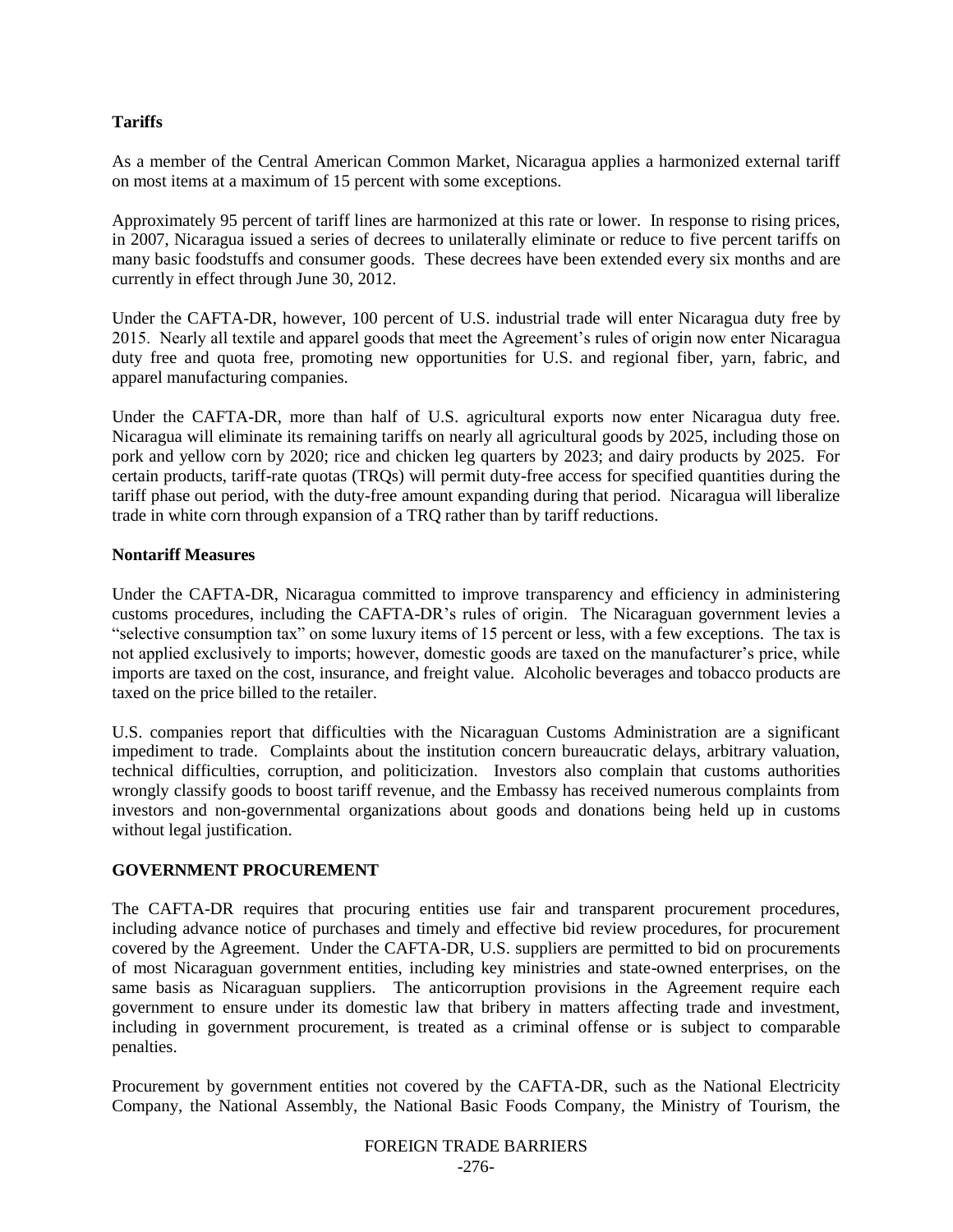Supreme Court, the Ministry of Energy and Mines, and some public universities, have historically been subject to highly nontransparent and irregular practices, especially the abuse of procedures for emergency tenders that allow the suspension of competitive bidding. In 2010, the Nicaraguan National Assembly amended the 1999 Government Procurement Law, also known as Law 323, in order to close certain loopholes. The amendment eliminated exclusions to the established bidding process that had allowed favoritism and unfair competition.

Nicaragua is not a signatory to the WTO Agreement on Government Procurement.

## **EXPORT SUBSIDIES**

ALBANISA, the state-owned company that imports and distributes Venezuelan petroleum, provides preferential financing to those who agree to export their products to Venezuela.

All exporters receive tax benefit certificates equivalent to 1.5 percent of the free-on-board value of the exported goods. Under the CAFTA-DR, Nicaragua may not adopt new duty waivers or expand existing duty waivers that are conditioned on the fulfillment of a performance requirement (*e.g.*, the export of a given level or percentage of goods). However, Nicaragua may maintain such duty waiver measures for such time as it is an Annex VII country for the purposes of the WTO Agreement on Subsidies and Countervailing Measures. The U.S. Government is working with the Nicaraguan government in an effort to ensure compliance with its CAFTA-DR obligations.

## **INTELLECTUAL PROPERTY RIGHTS PROTECTION**

To implement its CAFTA-DR intellectual property rights (IPR) obligations, Nicaragua undertook legislative reforms providing for stronger IPR protection and enforcement. Despite Nicaragua's efforts, the United States continues to be concerned about the piracy of optical media and trademark violations in Nicaragua. The United States has expressed concern to the Nicaraguan government about inadequate IPR enforcement.

The United States will continue to monitor Nicaragua"s implementation of its IPR obligations under the CAFTA-DR.

## **SERVICES BARRIERS**

Under the CAFTA-DR, Nicaragua granted U.S. services suppliers substantial access to its services market, including financial services.

Under the CAFTA-DR, Nicaragua committed to opening its telecommunications sector to U.S. investors and services suppliers. The executive branch has proposed legislation that would strengthen the enforcement capacity of the telecommunications regulator (TELCOR) and improve competitive conditions in Nicaragua's telecommunications market. The United States will monitor this process, as well as TELCOR's efforts to implement new telecommunications regulations.

## **INVESTMENT BARRIERS**

During the 1980s, the Nicaraguan government confiscated some 28,000 properties. Since 1990, thousands of individuals have filed claims for the return of their property or to receive compensation. Where granted, compensation is most commonly provided via low interest bonds issued by the government.